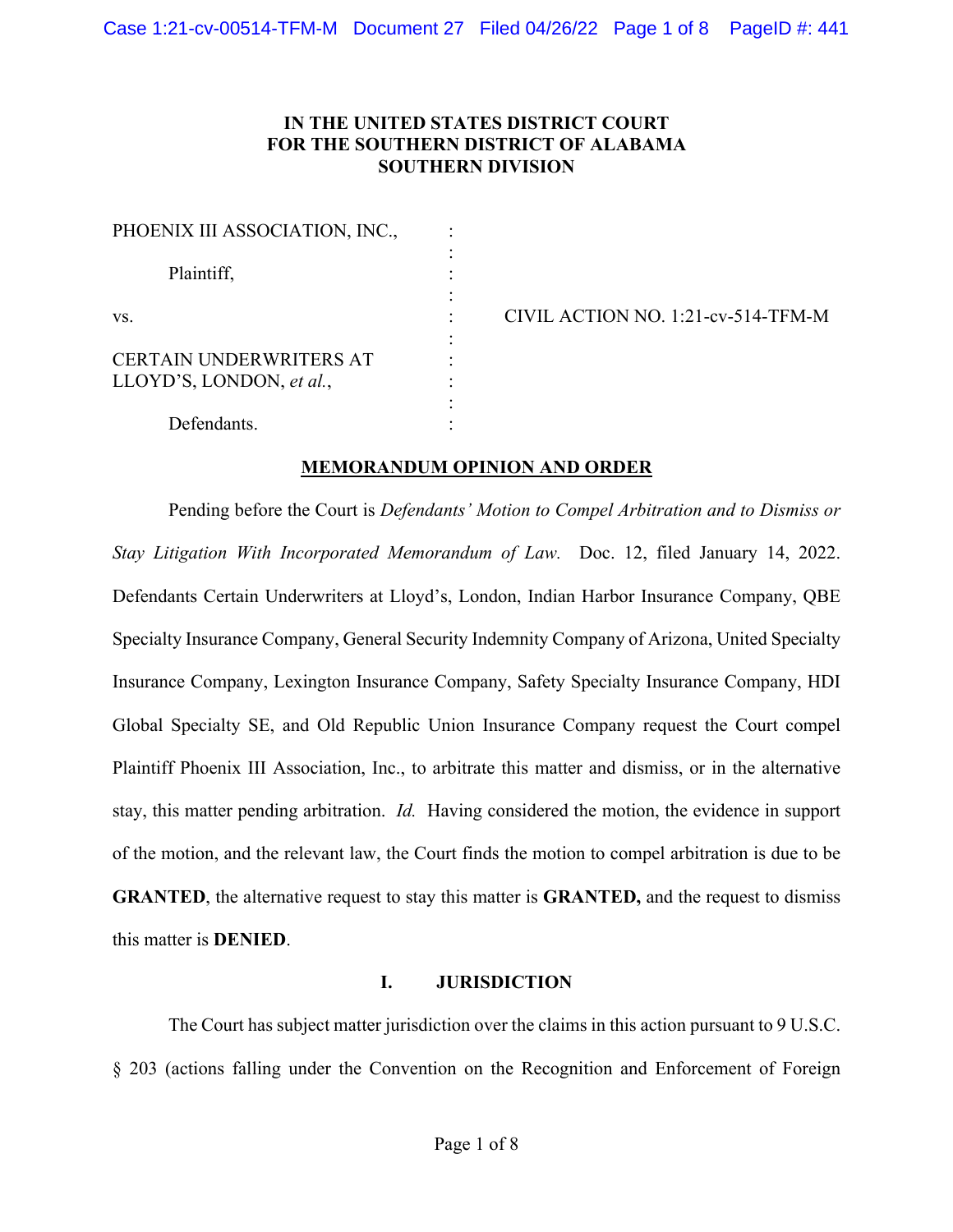Arbitral Awards of June 10, 1958).

The district court has personal jurisdiction over the claims in this action because Plaintiff Phoenix III Association, Inc. ("Phoenix III"), is alleged to be an Alabama corporation with its principal place of business in Baldwin County, Alabama; the subject property that is located at 24230 Perdido Beach Boulevard, Orange Beach, Alabama 35661, is located in Baldwin County; and Defendants Certain Underwriters at Lloyd's, London ("Underwriters"), Indian Harbor Insurance Company, QBE Specialty Insurance Company, General Security Indemnity Company of Arizona, United Specialty Insurance Company, Lexington Insurance Company, Safety Specialty Insurance Company, HDI Global Specialty SE ("HDI"), and Old Republic Union Insurance Company (collectively, "Defendants") issued Phoenix III insurance policies for the subject property. Doc. 1-2 at 3; *see also Consol. Dev. Corp. v. Sherritt, Inc.*, 216 F.3d 1286, 1291- 92 (11th Cir. 2000) ("Specific jurisdiction arises out of a party's activities in the forum that are related to the cause of action alleged in the complaint. . . . General personal jurisdiction, on the other hand, arises from a defendant's contacts with the forum that are unrelated to the cause of action being litigated. The due process requirements for general personal jurisdiction are more stringent than for specific personal jurisdiction, and require a showing of continuous and systematic general business contacts between the defendant and the forum state.").

Venue is proper in this Court because Phoenix III alleges a substantial part of the events or omissions that form the basis of its claims occurred in Baldwin County, which is within this Court's jurisdiction, and venue is not contested. Doc. 1-2 at 2-3; *see also* 28 U.S.C. § 1391(b)(2) ("A civil action may be brought in a judicial district in which a substantial part of the events or omissions giving rise to the claim occurred . . . .").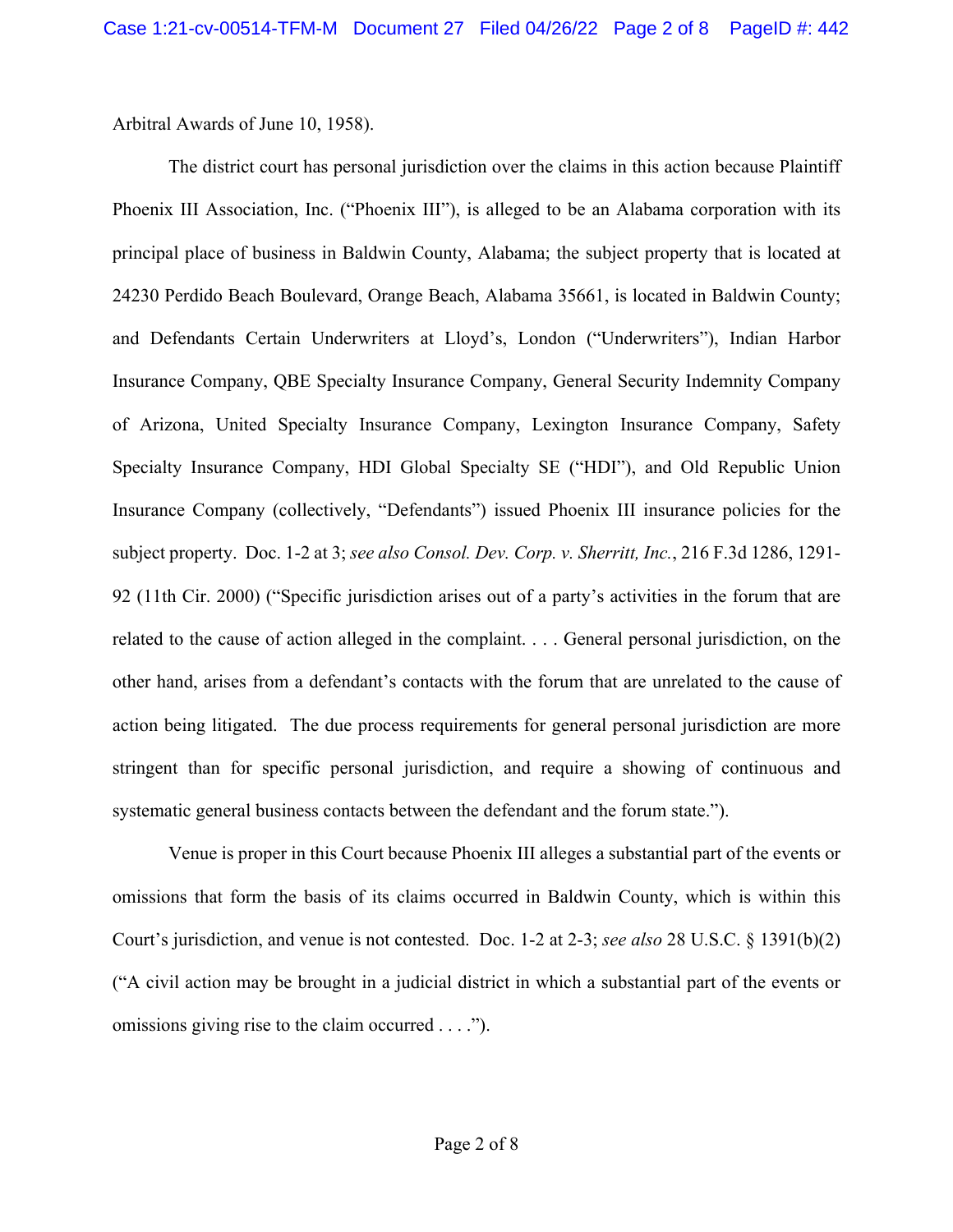#### **II. PROCEDURAL AND FACTUAL BACKGROUND**

# **A. Procedural Background**

Phoenix III originally filed its complaint in the Circuit Court of Baldwin County, Alabama on September 14, 2021, in which it brings state-law claims for breach of contract and bad faith against Defendants. Doc. 1-2 at 1-8. Defendants removed this matter to this Court on November 30, 2021, based on federal question jurisdiction, pursuant to 28 U.S.C. §§ 1441 and 1446, because this matter involves an agreement to arbitrate, which vests this Court with jurisdiction pursuant to 9 U.S.C. § 203. Defendant filed their Answer on November 30, 2021. Doc. 2.

On January 14, 2020, Defendants filed their instant motion to compel arbitration, and Phoenix III timely filed its response to the motion in which it states it does not oppose the motion. Docs. 12, 16.

## **B. Factual Background**<sup>1</sup>

Phoenix III alleges Defendants issued it insurance policies for property that is located at 24230 Perdido Beach Boulevard, Orange Beach, Alabama 35661 ("the Property"). The policies obligated Defendants to pay for damages that might be incurred by Phoenix III as a result of certain perils, including storm and hail damage.

On or about September 15, 2020, Phoenix III alleges it suffered storm damage during Hurricane Sally, and on or about April 9, 2021, Phoenix III alleges it suffered hail damage. Phoenix III alleges Defendants refused to pay the full value of the storm and hail damage that Phoenix III incurred.

#### **III. STANDARD OF REVIEW**

Federal policy favors arbitral dispute resolution. *Mitsubishi Motors Corp. v. Soler Chrysler-Plymouth, Inc.*, 473 U.S. 614, 631, 105 S. Ct. 3346, 87 L. Ed. 2d 444

<sup>&</sup>lt;sup>1</sup> The Court's Factual Background is based on Phoenix III's complaint.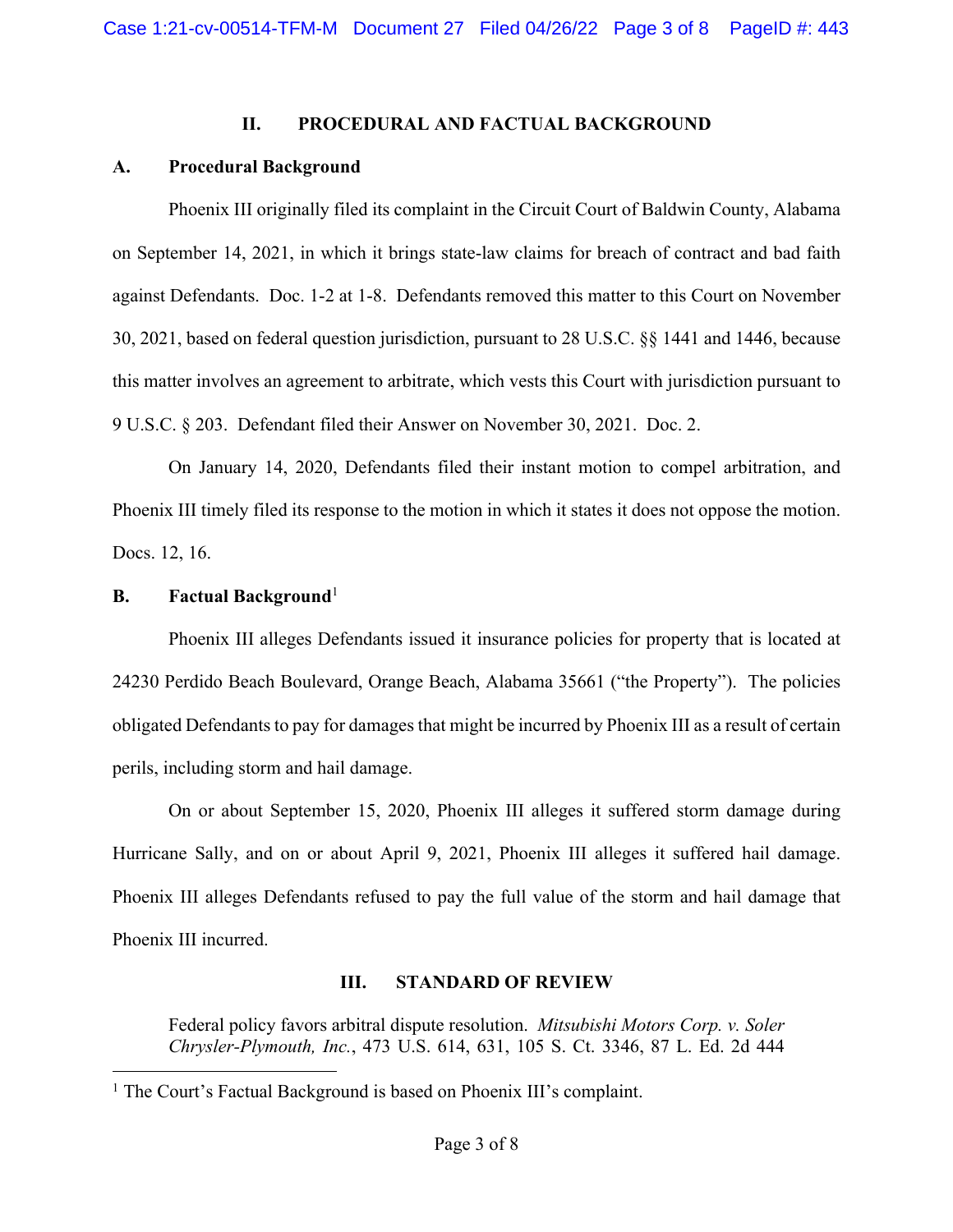(1985). Congress enacted the [Federal Arbitration Act ("FAA")] to counter widespread hostility to arbitration and encourage the recognition and enforcement of arbitration awards. *Escobar v. Celebration Cruise Operator, Inc.*, 805 F.3d 1279, 1284 (11th Cir. 2015) (citing *Am. Express Co. v. Italian Colors Restaurant*, 570 U.S. 228, 133 S. Ct. 2304, 2308-09, 186 L. Ed. 2d 417 (2013)). In 1970, Congress amended the FAA to incorporate the United Nations Convention on the Recognition and Enforcement of Foreign Arbitral Awards [(the "Convention")], *opened for signature* June 10, 1958, 21 U.S.T. 2517, 330 U.N.T.S. 38. *See* 9 U.S.C. §§ 201 *et seq*. These amendments provide for the recognition of foreign arbitration agreements and arbitral awards. 9 U.S.C. §§ 201 *et seq*.

In amending the FAA, Congress further sought to promote the development of a uniform body of federal law under the Convention. *Beiser v. Weyler*, 284 F.3d 665, 672 (5th Cir. 2002). Section 203 provides that district courts have original jurisdiction over an action falling under the Convention. Congress also included broad grounds for removal "[w]here the subject matter of an action or proceeding pending in a State court related to an arbitration agreement or award falling under the Convention." 9 U.S.C. § 205.

*Outokumpu Stainless USA, LLC v. Converteam SAS*, 902 F.3d 1316, 1322-23 (11th Cir. 2018).

In the absence of an affirmative defense, a district court must compel arbitration under the Convention if four jurisdictional requirements are met. First, "there is an agreement in writing within the meaning of the Convention." *Id.* at 1294 n.7. Second, "the agreement provides for arbitration in the territory of a signatory of the Convention." *Id.* Third, "the agreement arises out of a legal relationship . . . which is considered commercial." *Id.* And fourth, "a party to the agreement is not an American," *id.*, or the "relationship involves property located abroad, envisages performance or enforcement abroad, or has some other reasonable relation with one or more foreign states," 9 U.S.C. § 202.

*Alberts v. Royal Caribbean Cruises, Ltd.*, 834 F.3d 1202, 1204 (11th Cir. 2016).

# **IV. DISCUSSION AND ANALYSIS**

Defendants argue the four jurisdictional requirements to compel arbitration under the

Convention have been met in this case.

As to the existence of an agreement in writing within the meaning of the Convention,

Defendants submitted a copy of the policies, which under "Section VII – Conditions" contains an

arbitration clause subsection that reads: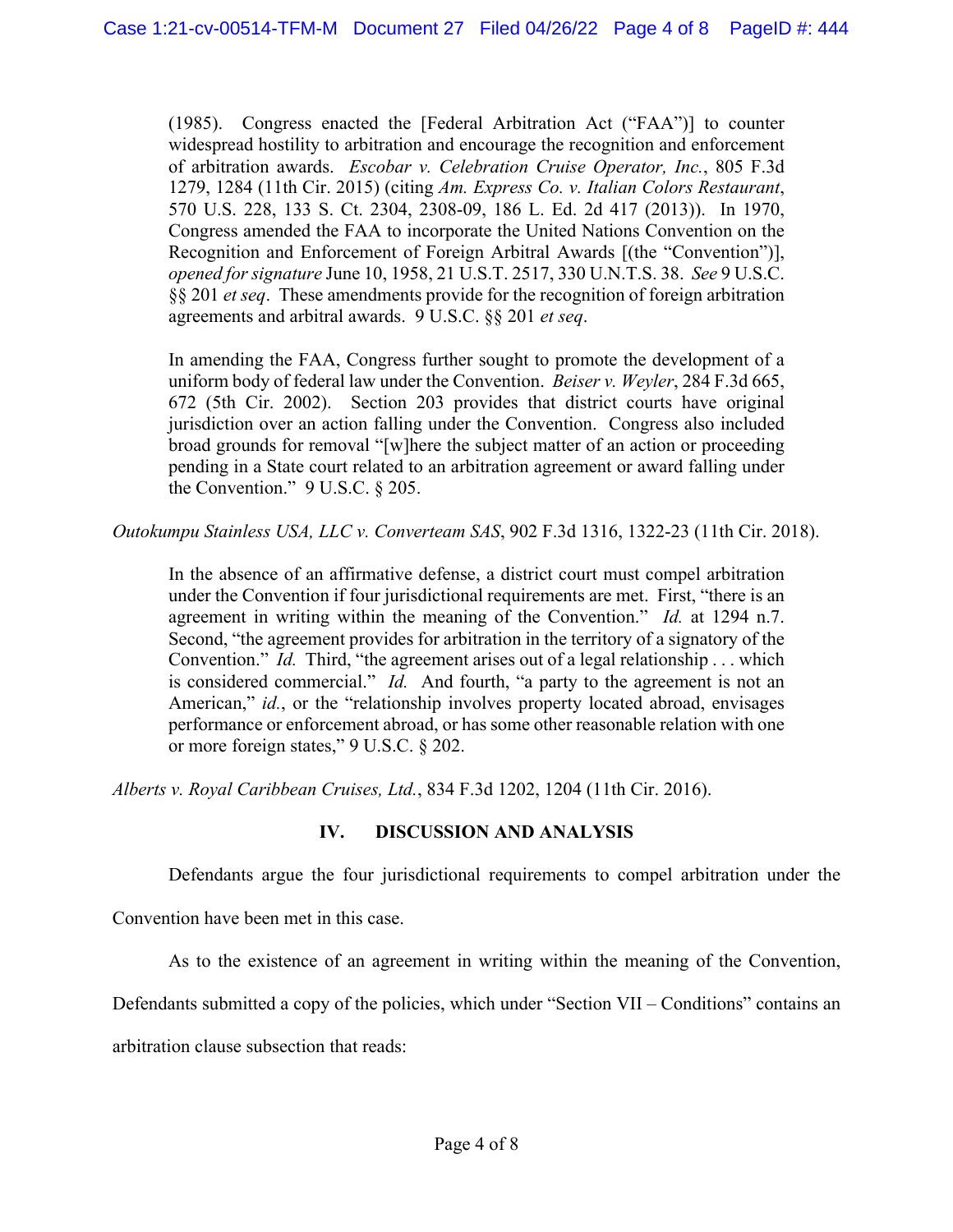C. ARBITRATION CLAUSE: All matters in difference between the Insured and the Companies (hereinafter referred to as "the parties") in relation to this insurance, including its formation and validity, and whether arising during or after the period of this insurance, shall be referred to an Arbitration Tribunal in the manner hereinafter set out.

Unless the parties agree upon a single Arbitrator within thirty days of one receiving a written request from the other for Arbitration, the Claimant (the party requesting Arbitration) shall appoint his Arbitrator and give written notice thereof to the Respondent. Within thirty days of receiving such notice, the Respondent shall appoint his Arbitrator and give written notice thereof to the Claimant, failing which the Claimant may nominate an Arbitrator on behalf of the Respondent.

Should the Arbitrators fail to agree, they shall appoint, by mutual agreement only, an Umpire to whom the matter in difference shall be referred. If the Arbitrators cannot agree to an Umpire, either may request the selection be made by a judge of a New York court.

Unless the parties otherwise agree, the Arbitration Tribunal shall consist of persons employed or engaged in a senior position in Insurance underwriting or claims.

The Arbitration Tribunal shall have power to fix all procedural rules for the holding of the Arbitration including discretionary power to make orders as to any matters which it may consider proper in the circumstances of the case with regard to pleadings, discovery, inspection of documents, examination of witnesses and any other matter whatsoever relating to the conduct of the Arbitration and may receive and act upon such evidence whether oral or written strictly admissible or not as it shall in its discretion think fit.

Each party will pay its chosen Arbitrator, and also bear the other expenses of the Arbitration and Umpire equally.

The seat of the Arbitration shall be in New York and the Arbitration Tribunal shall apply the law of New York as the proper law of this insurance.

The Arbitration Tribunal may not award exemplary, punitive, multiple, consequential, or other damages of a similar nature.

A decision agreed to by any two members of the Arbitration Tribunal shall be binding. The award of the Arbitration Tribunal shall be in writing and binding upon the parties who covenant to carry out the same. If either of the parties should fail to carry out any award the other may apply for its enforcement to a court of competent jurisdiction in any territory in which the party in default is domiciled or has assets or carries on business.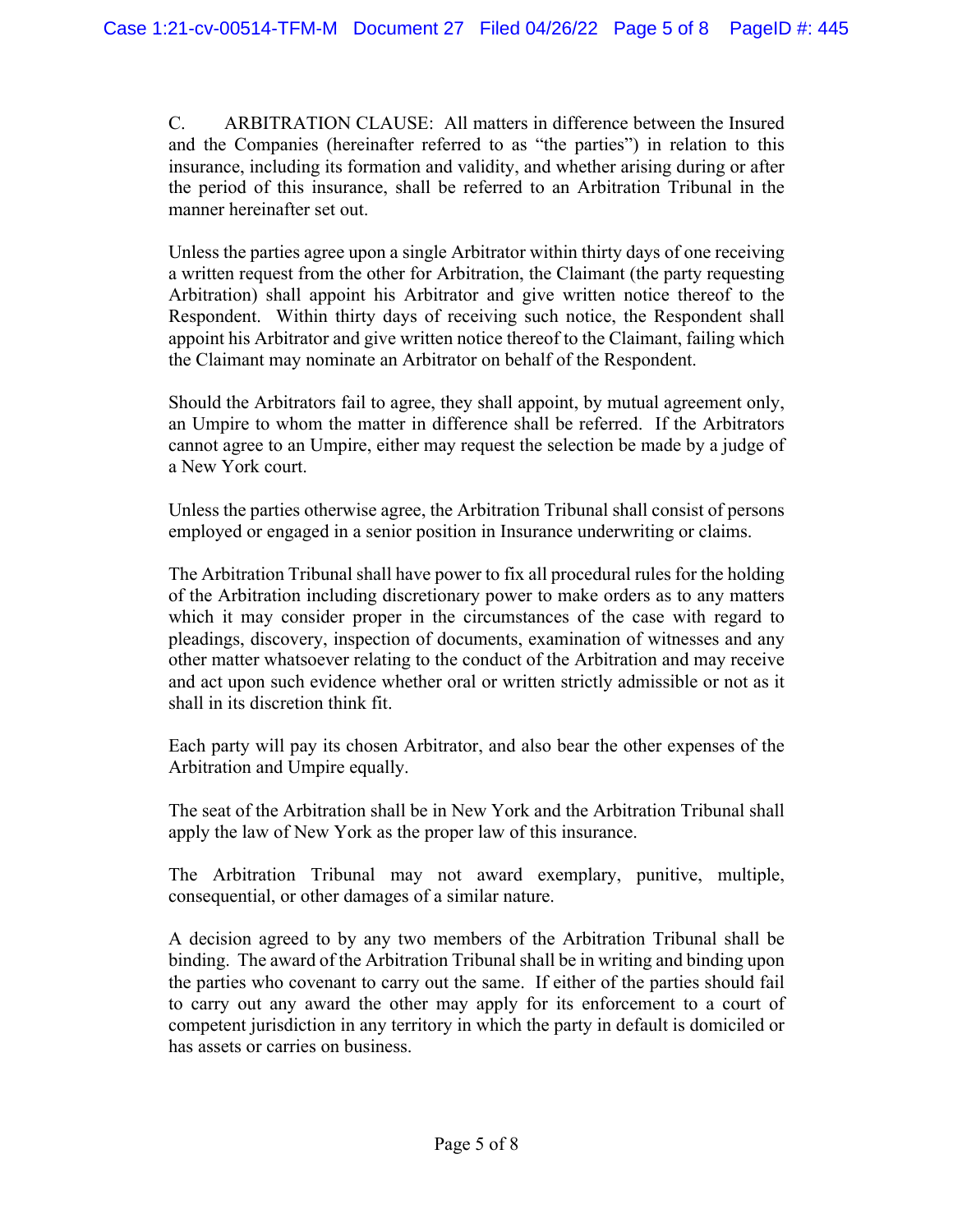Doc. 12-1 at 36-37; New York Convention, Article II,  $\P$  2 ("The term 'agreement in writing' shall include an arbitral clause in a contract or an arbitration agreement, signed by the parties or contained in an exchange of letters or telegrams."). The Court finds the first jurisdictional requirement is satisfied.

As to whether the arbitration agreement provides for arbitration in the territory of a signatory of the Convention, Defendants argue the arbitration clause requires arbitration to occur in New York, which is in the territory of the United States, a Convention signatory. Doc. 12 at 9. Indeed, the arbitration agreement provides, "[t]he seat of the Arbitration shall be in New York and the Arbitration Tribunal shall apply the law of New York as the proper law of this insurance." Doc. 12-1 at 37; *see also* 9 U.S.C. § 201 ("The [Convention] shall be enforced in United States courts in accordance with this chapter."). The Court finds the second jurisdictional requirement is satisfied.

As to whether the dispute arises out of a relationship that is considered commercial, Defendants argue the relationship arises out of an insurance agreement, which is commercial in nature. Doc. 12 at 9-10. The Court finds the insurance agreement evidences a commercial relationship between the parties and the third jurisdictional requirement is satisfied. *See, e.g., VVG Real Estate Invs. v. Underwriters at Lloyd's, London*, 317 F. Supp. 3d 1199, 1205 (S.D. Fla. 2018) (finding an insurance policy for property commercial in nature for purposes of the Convention).

Finally, as to whether a party to the insurance agreement is not an American, involves property located abroad, envisages performance or enforcement abroad, or has some other reasonable relation with one or more foreign states, Defendants argue at least one member/name on a portion of the risk assumed by Underwriters is a corporation that is organized under the laws of, and has its principal place of business, in the United Kingdom of Great Britain and Ireland and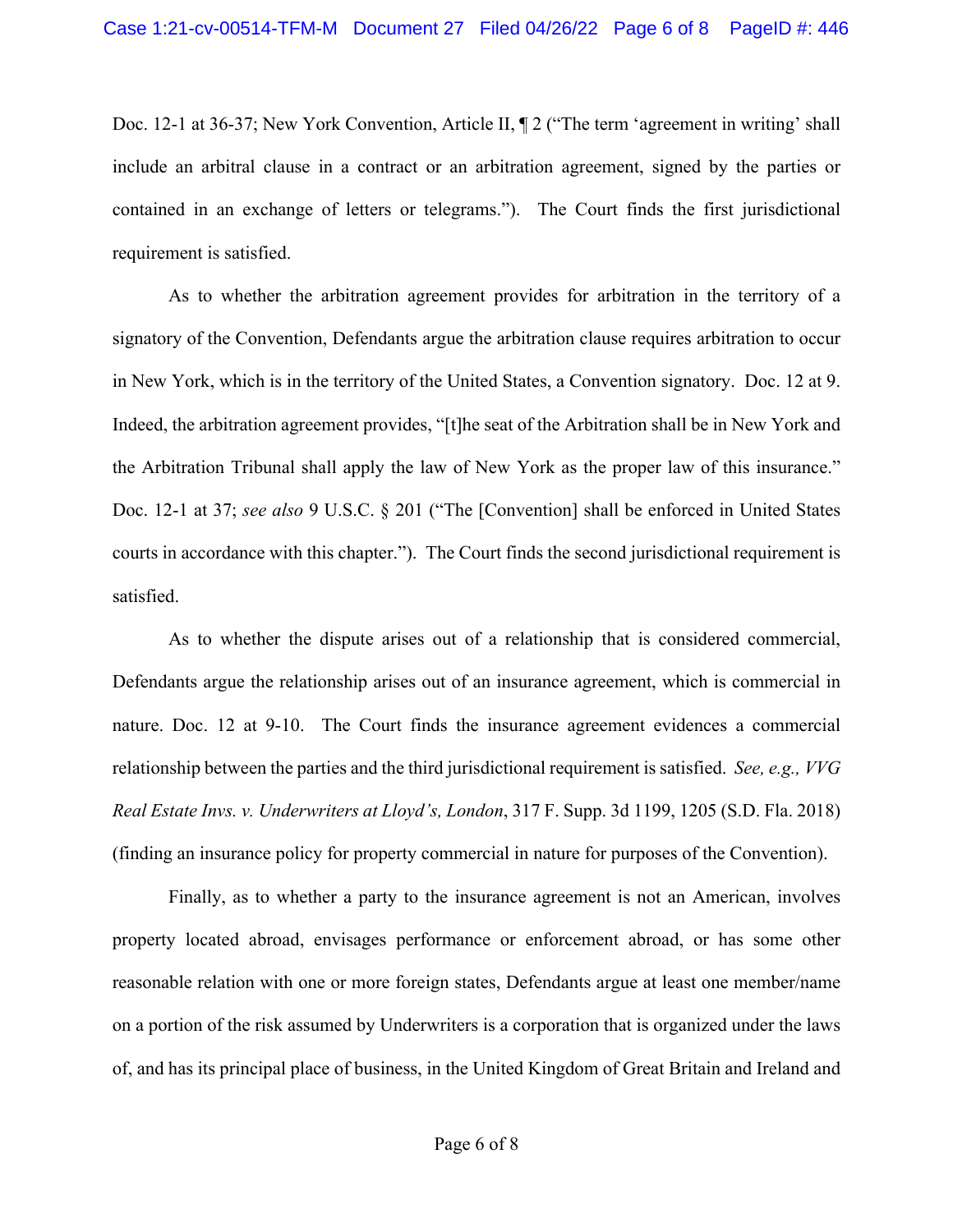HDI is a corporation that is organized under the laws of Germany. Doc. 12 at 10. The Court finds the fourth jurisdictional requirement is satisfied.

Accordingly, the Court finds it must compel arbitration pursuant to the Convention.

#### **B. Dismissal Versus Stay**

As to whether the Court should dismiss or stay this matter pending the arbitration of Phoenix III's instant claims, the Convention does not specify a course of action but the FAA, which applies to cases that are brought under the Convention to the extent it does not conflict, provides the federal courts "shall on application of one of the parties stay" a proceeding where any issue in that proceeding is referable to arbitration. 9 U.S.C. §§ 3, 208; *see also Caley,* 428 F.3d at 1369 (emphasis in original) ("[T]he FAA's enforcement sections require a court to stay a proceeding where the issue in the proceeding 'is referable to arbitration under an *agreement in writing* for such arbitration . . . .'"); *Bender v. A.G. Edwards & Sons, Inc*., 971 F.2d 698, 699 (11th Cir. 1992) ("The district court properly found that the state law claims were subject to arbitration, but erred in dismissing the claims rather than staying them. Upon finding that a claim is subject to an arbitration agreement, the court should order that the action be stayed pending arbitration.").

Therefore, the Court will deny Defendants' request to dismiss this matter but grant its alternative request to stay this matter pending arbitration.

# **V. CONCLUSION**

Accordingly, it is hereby **ORDERED** as follows:

(1) Defendants' Motion to Compel Arbitration and to Dismiss or Stay Litigation With Incorporated Memorandum of Law (Doc. 12) is **GRANTED in part and DENIED in part**. The motion is granted as to Defendants' request to compel arbitration and stay this matter, but denied as to their request to dismiss this matter;